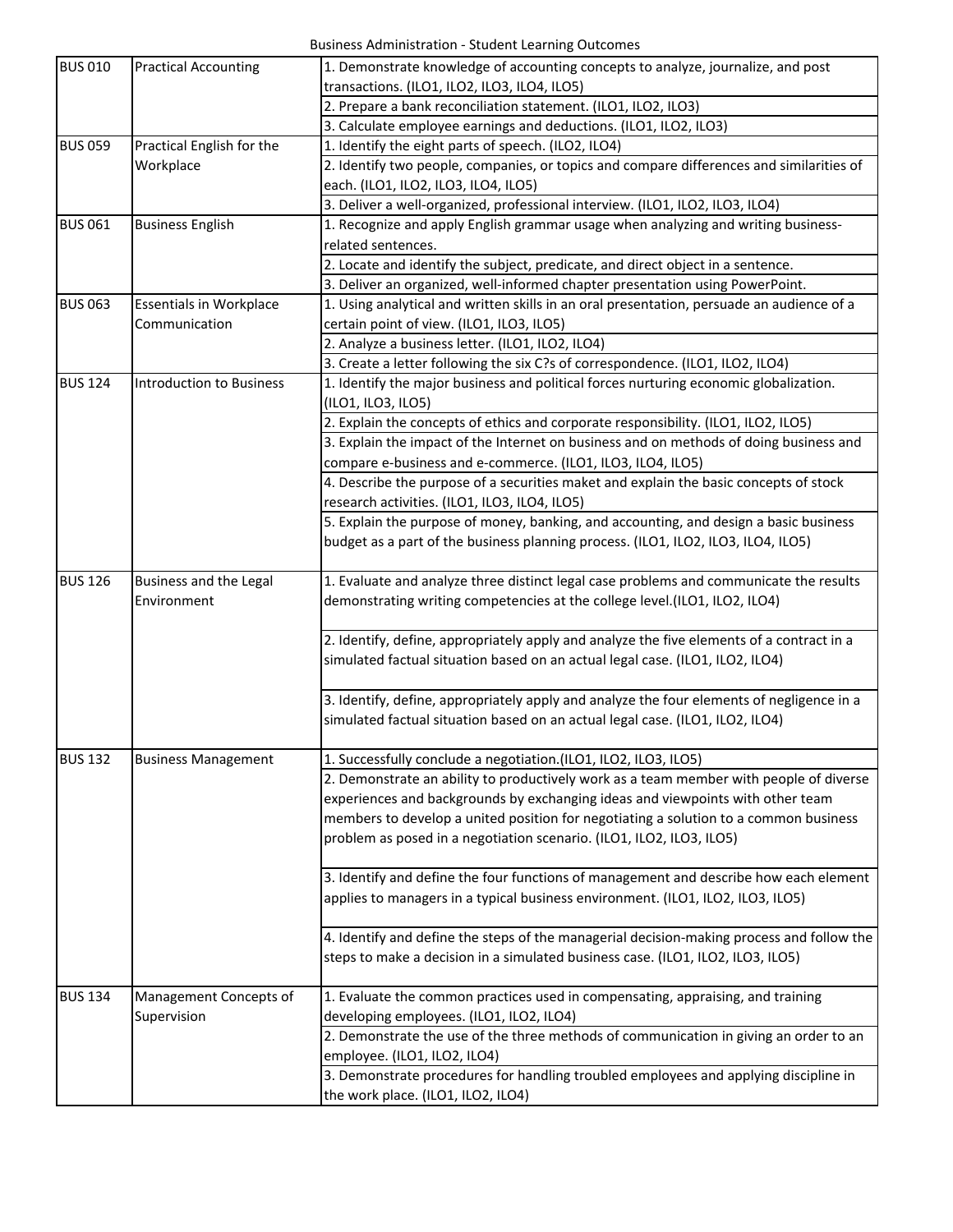| <b>BUS 136</b> | Human Relations in             | 1. Describe different employee attitudes and analyze the consequences of those                                            |
|----------------|--------------------------------|---------------------------------------------------------------------------------------------------------------------------|
|                | Management                     | attitudes on a business. (ILO1, ILO2, ILO3, ILO5)                                                                         |
|                |                                | 2. Explain the importance of interpersonal dynamics by applying the Gung Ho! approach.                                    |
|                |                                | (ILO1, ILO2, ILO3, ILO4, ILO5)<br>3. Apply human relations techniques in their workplace and personal lives.(ILO1, ILO2,  |
|                |                                | ILO3, ILO4)                                                                                                               |
| <b>BUS 144</b> | <b>Principles of Marketing</b> | 1. Create an effective online sales presentation for a fictional product, including the                                   |
|                |                                | development of an advertisement for the product, and deliver the presentation in an                                       |
|                |                                | appropriate written format. (ILO1, ILO2, ILO3, ILO4)                                                                      |
|                |                                | 2. Deliver a presentation to the class using appropriate oral communication techniques.                                   |
|                |                                | (ILO1, ILO2, ILO3, ILO4)                                                                                                  |
|                |                                | 3. Defend a presentation by providing relevant answers to questions posed by                                              |
|                |                                | classmates. (ILO1, ILO2, ILO3, ILO4)                                                                                      |
|                |                                | 4. Identify and define the steps of the marketing research process and follow the steps to                                |
|                |                                | research a simulated business case, including the development of a survey questionnaire                                   |
|                |                                | (with a minimum of ten questions and at least three of each of the three main types of                                    |
|                |                                | questions: open-ended, dichotomous, and multiple choice) to test the hypothesis                                           |
|                |                                | adopted during the process. (ILO1, ILO2, ILO3, ILO4)                                                                      |
|                |                                | 5. Evaluate, analyze, and critique an online persuasive presentation and communicate                                      |
|                |                                | the results demonstrating writing competencies at the college level. (ILO1, ILO2, ILO3,                                   |
|                |                                | ILO4                                                                                                                      |
| <b>BUS 148</b> | Personal Finance               | 1. Show understanding of the time value of money. Illustrate how to compare the value                                     |
|                |                                | of a dollar today with the value of the dollar at a future point in time. (ILO1, ILO2)                                    |
|                |                                | 2. Compare and contrast Stocks and Bonds as investment vehicles. Be sure to list the                                      |
|                |                                | costs and benefits of each. (ILO1, ILO2, ILO4)                                                                            |
|                |                                | 3. Create a financial plan. Use short-term, intermediate and long-term goals in your plan.                                |
|                |                                | (ILO1, ILO2, ILO3, ILO4)                                                                                                  |
| <b>BUS 152</b> | <b>Basic Keyboarding</b>       | 1. Using proper technique, demonstrate ability to key using the touch method at a net                                     |
|                |                                | speed of 13 NWPM over established base score. (ILO1, ILO4)                                                                |
| <b>BUS 154</b> | Beginning Keyboarding and      | 1. In a 5-minute timed writing, demonstrate proper typing posture and technique. (ILO2,                                   |
|                | <b>Document Formatting</b>     | ILO3, ILO4)                                                                                                               |
|                |                                | 2. In a 5-minute timed writing, demonstrate ability to touch typing.(ILO2, ILO3)                                          |
|                |                                | 3. Create and format a business letter in block style. (ILO2, ILO3, ILO4, ILO5)                                           |
| <b>BUS 156</b> | Keyboarding: Speed and         | 1. Demonstrate keyboarding speed and accuracy proficiency on a 5-minute timed writing.                                    |
|                | Accuracy                       | (ILO1, ILO2, ILO3, ILO4)                                                                                                  |
|                |                                | 2. Measure overall keyboarding speed and accuracy skill-development progress on a 5-                                      |
|                |                                | minute timed writing. (ILO1, ILO2, ILO3, ILO4)<br>3. Apply technique to improve accuracy and speed in keyboarding. (ILO4) |
| <b>BUS 164</b> | Microsoft Word for the         | 1. Create a report where essential MS Word 2013 functions are used. (ILO2, ILO3, ILO5)                                    |
|                | Workplace                      |                                                                                                                           |
|                |                                | 2. Design and create an online form for a company retreat. During this process, analyze                                   |
|                |                                | and reinforce writing and critical thinking skills. (ILO1, ILO2, ILO3, ILO5)                                              |
|                |                                | 3. Use the Mail Merge process to create letters and mailing labels. (ILO1, ILO2, ILO3, ILO5)                              |
| <b>BUS 167</b> | <b>Machine Calculation</b>     | 1. Demonstrate knowledge of basic math skills using the 10-key. (ILO1, ILO2, ILO3, ILO4,                                  |
|                |                                | ILO <sub>5</sub>                                                                                                          |
| <b>BUS 169</b> | Records Management             | 1. Code proper names and business names according to alphabetic filing rules. (ILO2,                                      |
|                |                                | ILO3, ILO4, ILO5)                                                                                                         |
|                |                                | 2. Identify and create cross-referencing for proper names and business names. (ILO2,                                      |
|                |                                | ILO3, ILO4, ILO5)                                                                                                         |